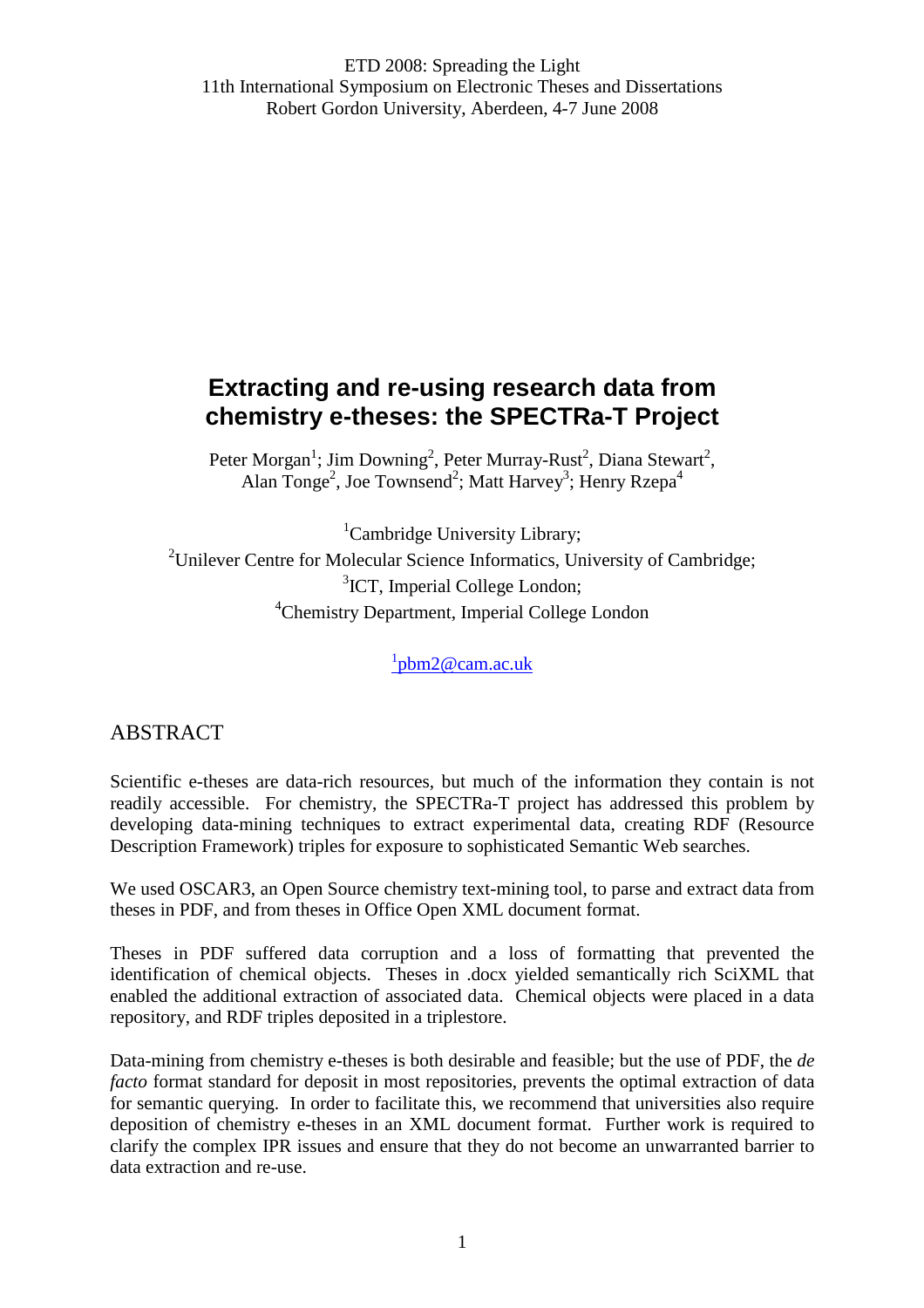#### Introduction

The establishment of Open Access digital repositories in higher education has been accompanied by a growing awareness of their potential role in managing institutional collections of e-theses. International initiatives to define and promote this role have concentrated on four main areas of activity: institutional procedures for the voluntary or mandated deposit of theses; retrospective digitisation of earlier printed theses; preservation techniques to ensure the long-term viability of digital files; and, building on these efforts, networked resource discovery services to make full-text e-theses readily available on open access.

Less attention has so far been devoted to developing effective text-mining techniques that can ensure optimal retrieval and re-use of the information contained within a thesis. Scientific theses are a particularly rich source of data. In chemistry, postgraduate researchers generate significant quantities of experimental data, most of which will be reported in their theses. A 200-page thesis might typically contain 50 novel chemical preparations. However, it may then give rise to two or three peer-reviewed papers reporting only a small representative selection of these preparations (and then often printing them in inappropriate formats dictated by current publishing practices that render the data effectively unusable). Most of the information and data in the thesis, estimated to be about 70-80% of the total, will never be published in any other form and instead remain locked in the thesis.

The SPECTRa-T project<sup>1</sup>, a collaboration between the University of Cambridge and Imperial College London, was designed to address this problem. It brought together expertise in Open Data publishing within the chemistry departments of the two universities, and also explored further the relationship between scientific departmental data management activities and the role of the central institutional repository. Funded by the Joint Information Systems Committee, the project ran from April 2007 to March 2008.

#### Aims and Objectives

The principal aims of SPECTRa-T, adopting a proof-of-concept approach and focusing on chemistry research data in molecular and related subjects, were:

 - to develop text-mining tools and processes for the automatic extraction of experimental research data (chemical objects and named chemical entities);

 - to transform the extracted data into metadata and ingest them into data repositories and RDF triplestores, thus enabling RDF-based semantic querying of the contents;

 - to review current document format practice in the deposition of chemistry e-theses and assess its effect on data extraction.

#### Methodology

#### *File Formats*

We identified five file formats that are currently routinely available for thesis deposition: LaTeX, Postscript, Adobe Portable Document Format (PDF), Microsoft Word (DOC), and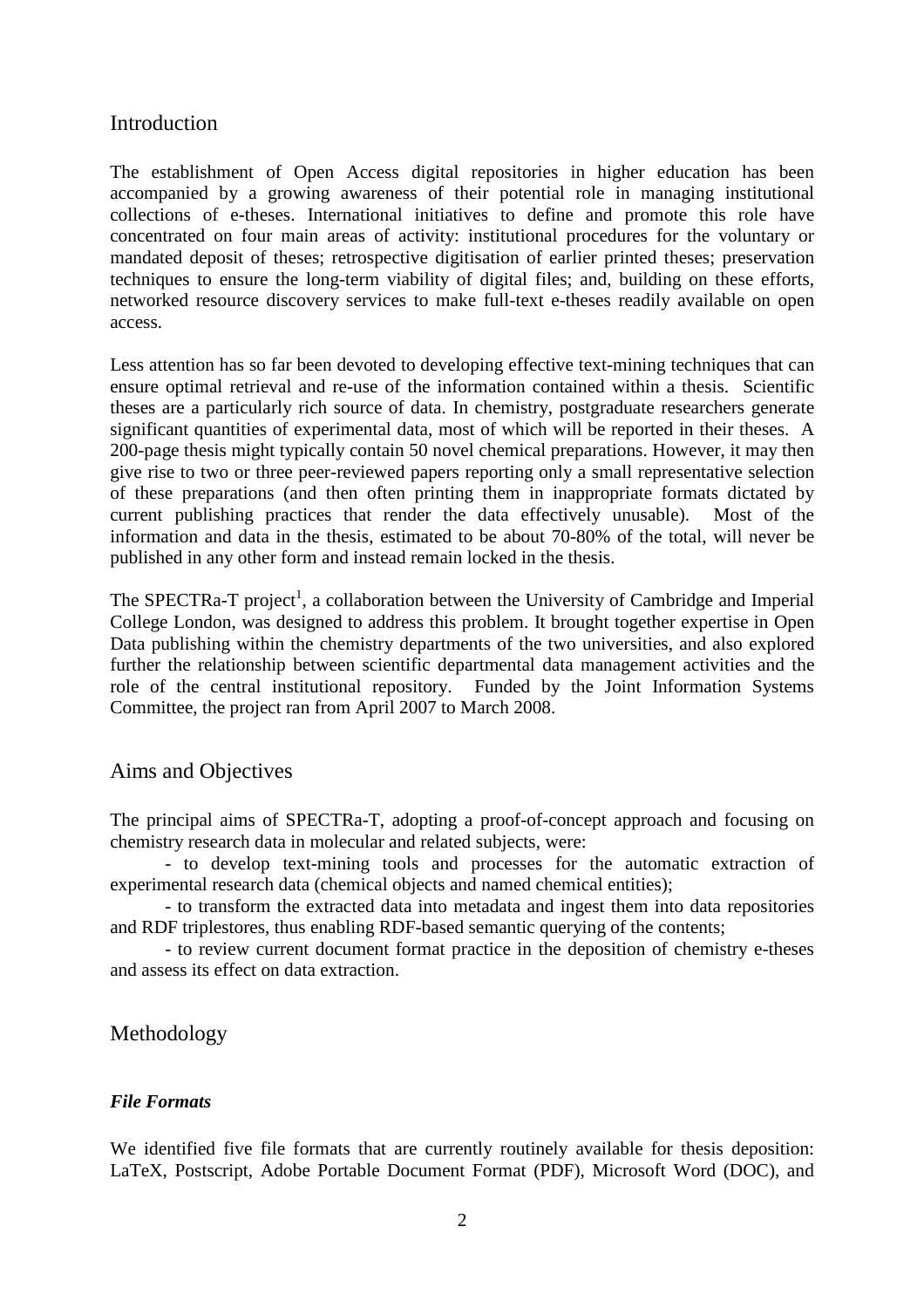Microsoft Office Open XML (DOCX). We chose first to investigate theses in PDF because this has been widely adopted by repositories as the standard format for thesis deposition.

Our subsequent studies of PDF indicated that it was not amenable to the structural analysis necessary for identification of chemical objects such as molecules, spectra, and physical properties. To facilitate such analysis we required a marked-up document format and chose Office Open XML  $(docx)^2$ .

#### *Document Structure*

Text-mining tools may be expected to extract relevant data more accurately from a chemistry thesis if its key structural components (such as Title Page, Table of Contents, Introduction, Discussion, Experimental sections, Abbreviations, and References) can be recognised. This would permit standard Dublin Core metadata elements to be identified, and would enable the tools to be applied to the data-rich experimental sections, ignoring others with no data or, like Abbreviations, containing character-strings that might be mistaken for chemical terms.

We found that some institutions, e.g. CalTech and MIT, mandate the structure of their theses thus making these theoretically more amenable to processing by applying institution-specific rules. However, the observed variability in structure between different institutions required a level of development for automated analytical processes that was beyond our resources.

#### *Thesis Sourcing*

We downloaded a total of approximately 100 chemistry theses available in PDF from repositories in the UK (St Andrews and Stirling) and from the USA (Caltech and MIT). Those acquired from MIT proved to be predominantly digitized texts created by Optical Character Recognition from print originals. There are acknowledged problems with OCR accuracy, resulting in misassigned characters, and we therefore removed these MIT theses from our test set.

To obtain marked-up texts we acquired approximately 20 theses held in Microsoft Word within the Chemistry Department at the University of Cambridge, and these were manually converted to Office Open XML using Word 2007.

#### *Software tools*

Our chosen text-mining tool was OSCAR3 (Open Source Chemistry Analysis Routines)<sup>3</sup>, an application developed by the SciBorg project<sup>4</sup> at Cambridge using natural language processing and established chemistry-domain ontologies to identify chemical terms . Using a regular expression facility, it has the ability to recognise experimental sections in document text. It converts human-readable chemistry text into XML marked-up content which can be manipulated by computers. (Fig.1)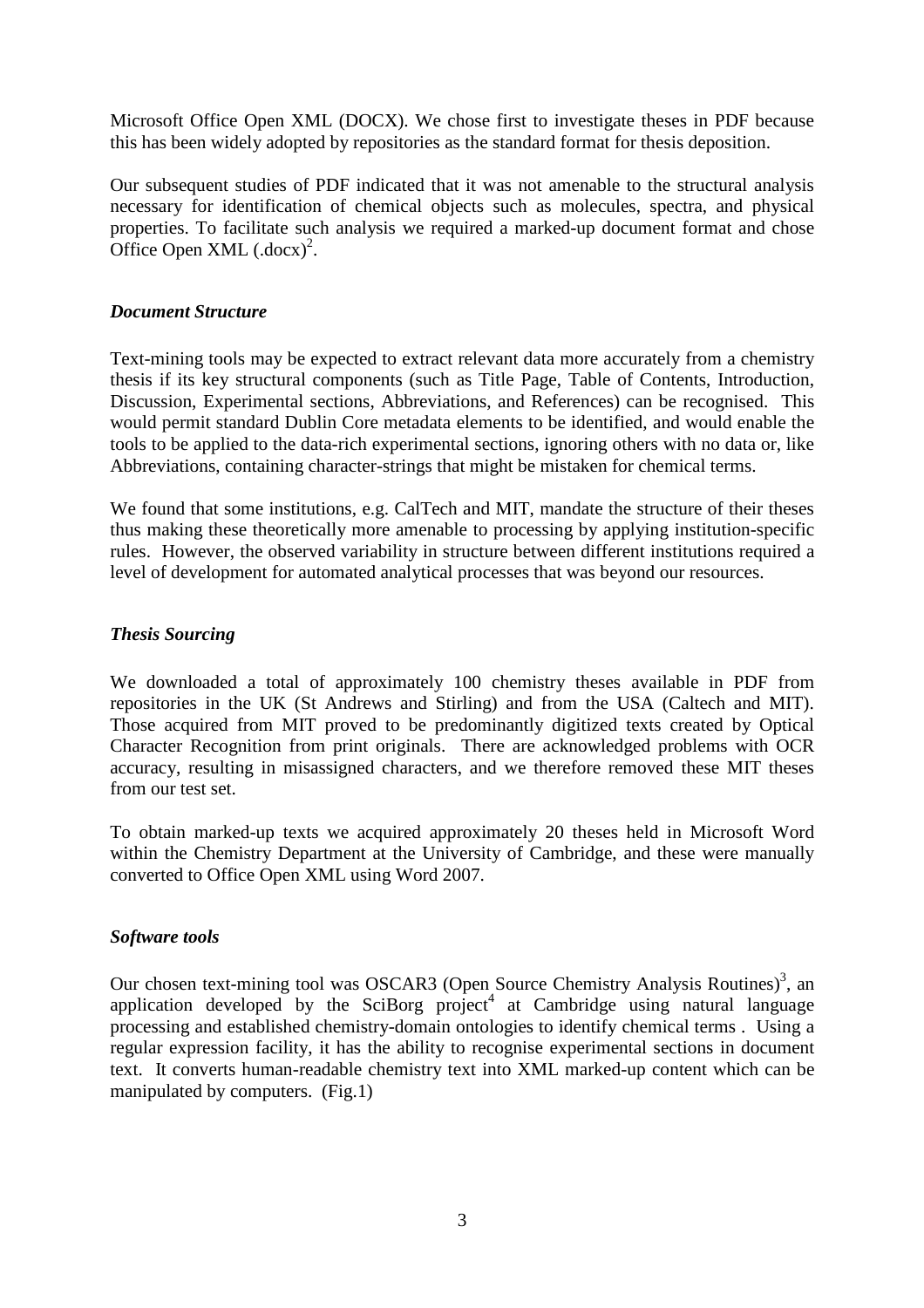

OSCAR3 is optimised to work with SciXML, typically derived from marked-up documents such as HTML, though it can also work with plain text. Chemical objects are more identifiable with a richer mark-up, and it was therefore desirable to provide SciXML for the document-processing. This can be obtained from both PDF and .docx documents: however, PDF delivers only a fairly basic SciXML output, wrapping the text in simple top-level elements, while .docx provides a much richer SciXML. The final output of the OSCAR3 process is SAFXML (Standoff Annotated Format XML), which can contain annotations referring to objects external to the XML document.

### PDF processing

PDF (Page Description Format) is optimised for human, not machine, readability, and therefore describes the graphical appearance of page content. We found at least five problem areas affecting the suitability of PDF for text-mining:

- irregular word order;
- line breaks, with loss of continuous text and difficulty in identifying paragraphs;
- loss of subscript and superscript characters;
- non-printing characters;

- erroneous character assignment with OCR, indicating that born-digital PDF is preferable to OCR-scanned files

The loss of continuous text streams from the original document was a particular problem, for two reasons. Because systematic chemical names are often long, they may overlap onto the following line, but the line breaks imposed by PDF meant that OSCAR could not recognise the full chemical name separated into text-strings on two lines. Moreover, paragraph and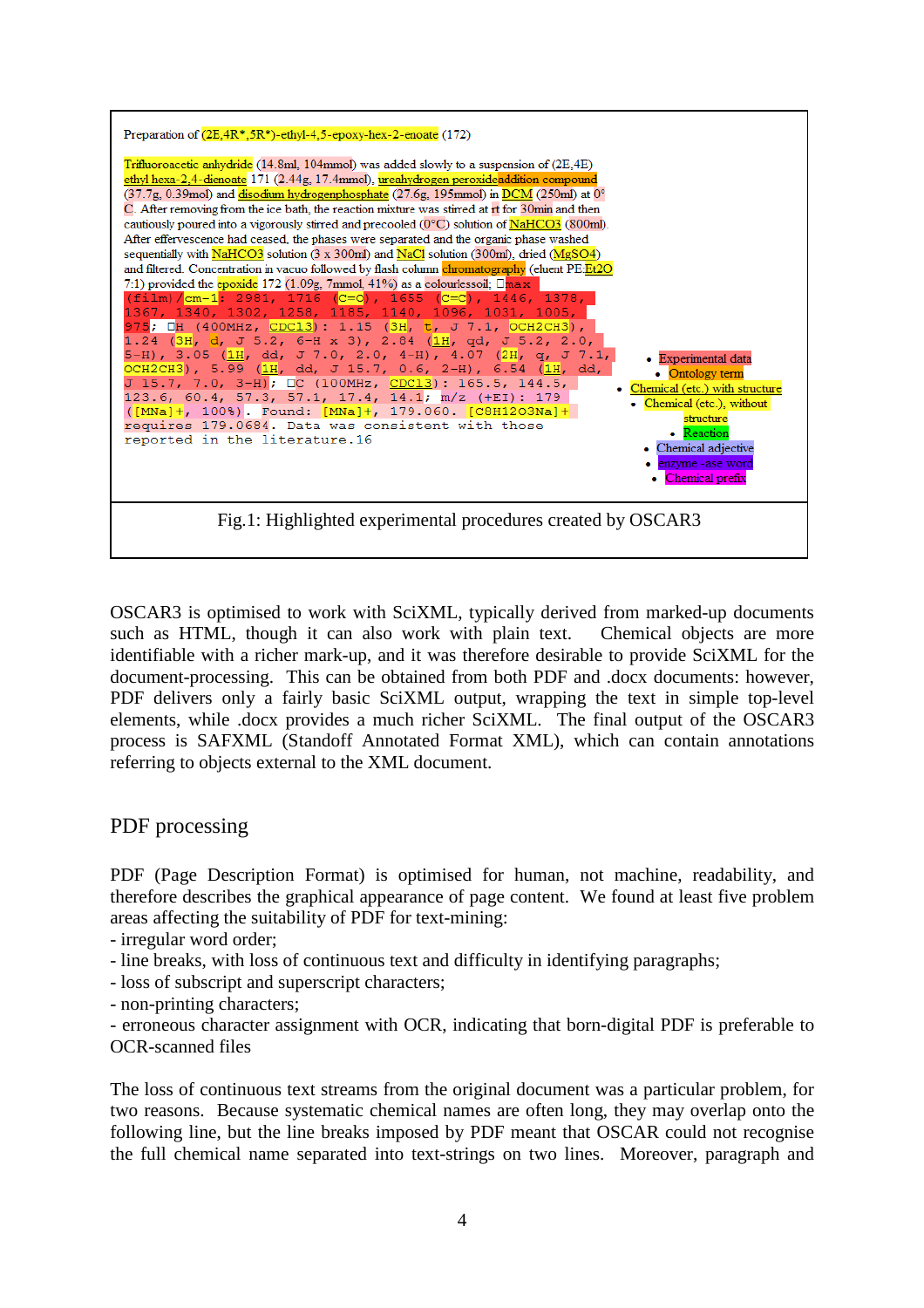section endings were not identifiable, and preparative sections containing chemical objects could not be reliably recognised.

Before OSCAR could be used to mine chemical terms from a PDF document it was necessary to apply a number of text-processing tools in order to convert the PDF document automatically into usable SciXML. This process stripped out unwanted information such as font changes and images, and removed linefeed characters in order to reinstate continuous text streams. It utilised UTF-8 Unicode to preserve Greek characters (important as symbols in chemistry documents) that would be lost in simple ASCII text. Non-printing null characters and disconnected text derived from broken chemical structures and tables were also removed.

The resulting SciXML document was then analysed by OSCAR to retrieve named chemical entities (NCE's - commonly used names and expressions) that identify instances of essential chemical concepts, and XSL stylesheets transformed the results into RDF (Resource Description Framework) output. The basic unit of RDF is the triple - a statement containing a subject (or resource), predicate (property), and object (value) that can be searched using the RDF query language SPARQL. The triples resulting from this process were deposited in an RDF triplestore.

The workflow for processing PDF theses is outlined in Fig.2.



### DOCX processing

As previously noted, the internal structure of PDF documents meant that the limited SciXML obtained from them prevented OSCAR from identifying chemical objects. The absence of these data would seriously have compromised our objective of creating a semantically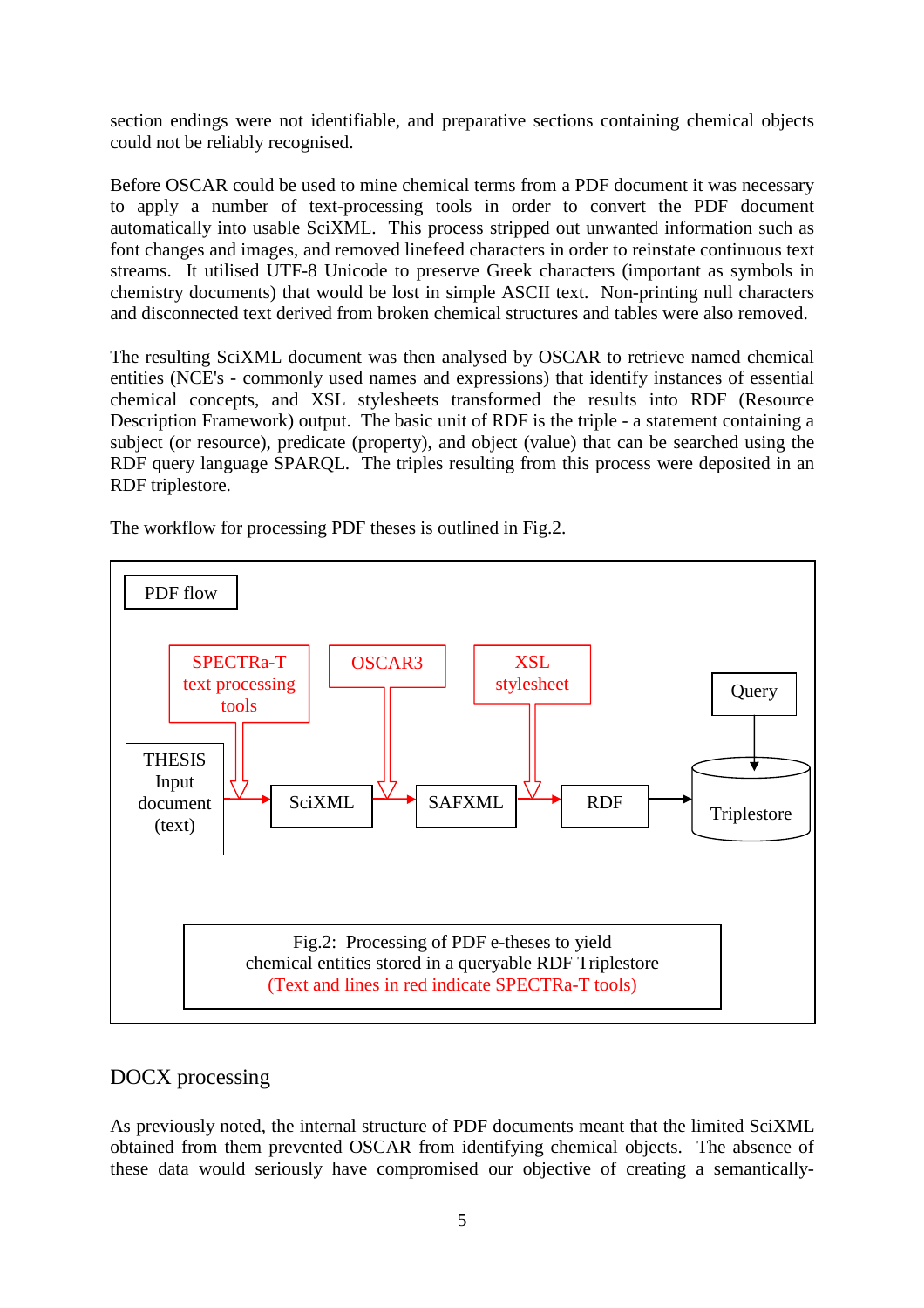queryable data repository. It was therefore important to obtain documents in XML that would offer greater scope for OSCAR analysis.

Theses in Word were converted manually to Microsoft Office Open XML using Word 2007 and then transformed into SciXML. Because .docx preserves paragraph structure (unlike PDF), it permits the identification of preparative sections. OSCAR is able to find these sections by locating the keyword "Experimental" in the SciXML document. Chemical objects can then be extracted and the resulting data XML files converted into CML (Chemical Markup Language)<sup>5</sup>. Each new preparation and the associated spectral assignment data is given a unique URI directory filename (indicating a webserver with an associated filestore) and placed in a data repository.

By adding the URI to named chemical entities in the SAFXML, using the name as a reference, they can then be updated with the location of these files, thus enabling semantic querying to link the derived RDF in the triplestore with the extracted CML files of chemical objects in the data repository.

The workflow for processing .docx theses is outlined in Fig.3.

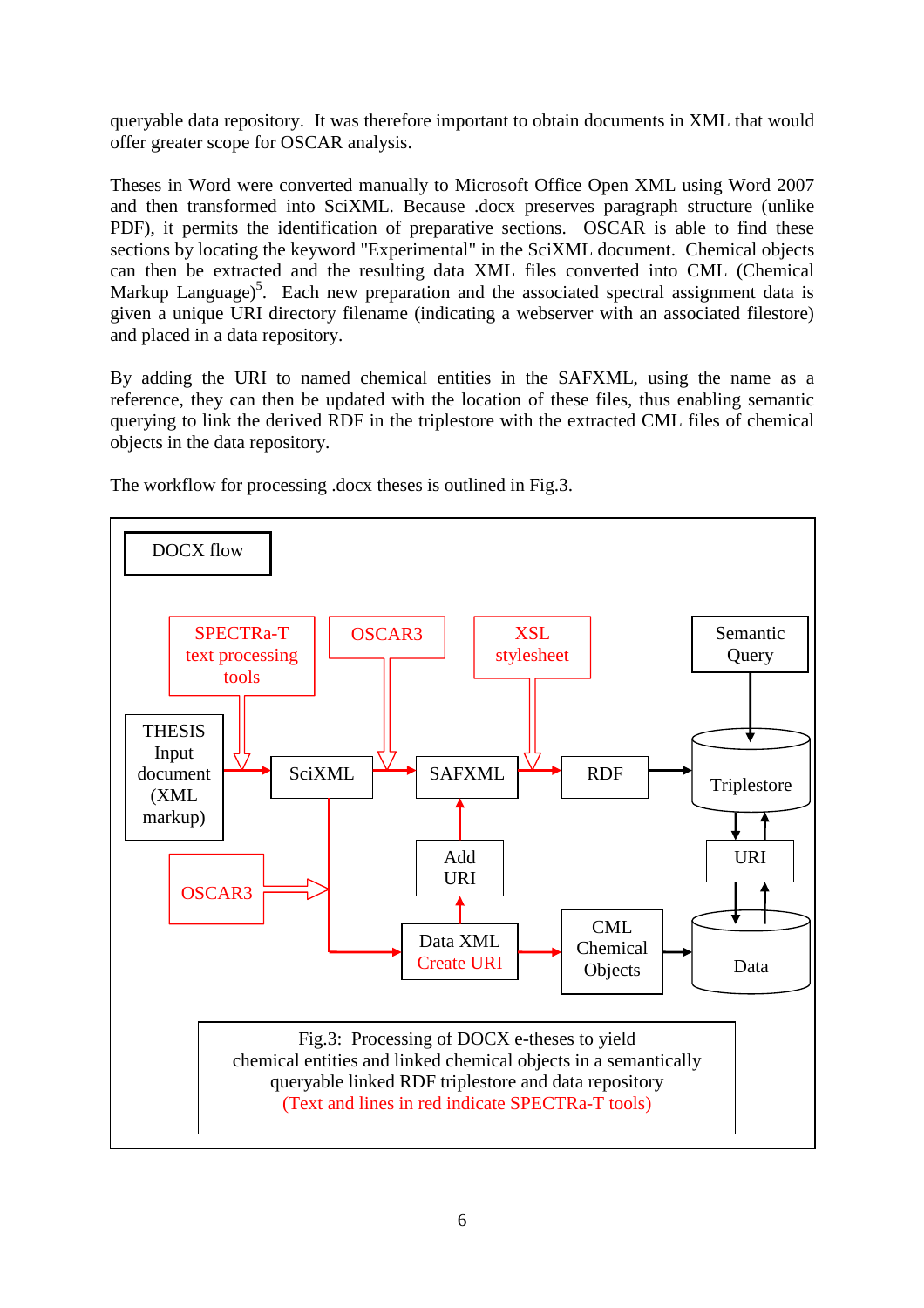## Discussion

The SPECTRa-T project adopted a proof-of-concept approach to data-mining from chemistry e-theses. It focused on specific sub-disciplines within chemistry, utilising a text-mining tool designed for applications within the literature of those disciplines, and investigated only a limited range of thesis file formats. The techniques and results we have reported for selected chemistry sub-disciplines are thus not necessarily applicable to other areas of chemistry.

Nevertheless, despite this particular focus, there are important and much broader lessons that can be drawn from the project and applied to other sciences and indeed to the arts and humanities.

First, our results underline the need for institutions to determine what purpose theses might serve in each discipline beyond their immediate role in assessing a student's research. In the sciences theses should be regarded not simply as objects destined for preservation and archival status, but rather as unique resources containing potentially valuable data that must be made extractable and re-usable. This potential will not be realised by accident: it requires those authorities with responsibility for overseeing the writing, submission and subsequent management of theses to implement appropriate strategies, applying both institution-wide and discipline-specific policies, guidelines and practices designed to ensure optimal conditions for re-use. In other words, institutional regulations should ensure that each thesis is fit for purpose. Even where mandatory regulations do not require it, thesis authors should be encouraged to regard re-use of their work as a logical and desirable outcome, and to prepare accordingly. (We recognise that there are circumstances, such as confidentiality of data for security or commercial reasons, where authors will not wish their work to be publicly accessible or re-usable.)

Secondly, the project has highlighted specific problems with files in PDF format when text-mining techniques are applied. While PDF is currently the *de facto* standard for theses deposited in institutional repositories, we have shown that it is significantly less well-suited to text-mining than is marked-up text.  $PDF/A^6$ , which was developed specifically to aid the preservation of a file by tagging the document's semantics, is still essentially a page description format in which continuous text may be broken by images, tables, or embedded objects (all of which are important elements in chemistry e-theses) and thus fails to provide content in a contextual form amenable to text-mining tools. For data mining in chemistry, a marked-up document file format (such as Office Open XML) for deposited e-theses should be available in preference to PDF. Informal observation indicates that most e-theses are drafted in Word before conversion to PDF takes place as part of the submission process. It would thus be a relatively simple matter to require deposit of the Word version of the thesis, and then to convert it to XML as a standard process that would render it far more amenable to text-mining.

This raises an important question about the role of the institutional repository service: is it to be primarily an archive, ensuring that theses are carefully curated in protective custody; or should it undertake a more proactive role in promoting their re-use, helping to develop the tools and services that this would require? Or to put it in more immediate terms, should it plan to acquire and manage both PDF and XML versions of the thesis, with each format serving a specific purpose? With such a development the PDF file would be held in a managed preservation environment, while the XML file would be made openly accessible as the re-usable object. It should be noted that XML files are themselves increasingly regarded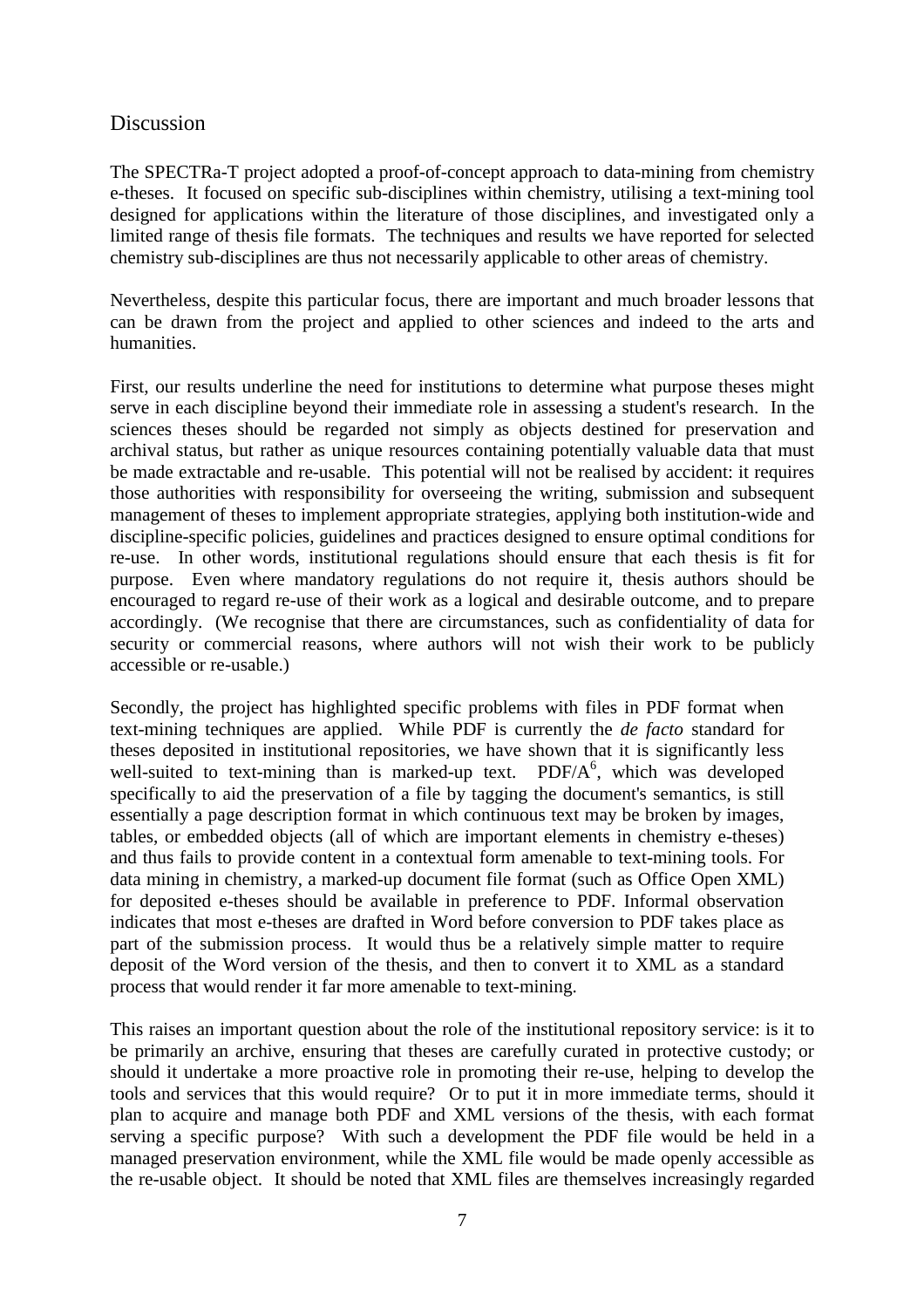as a preservation-friendly format. Betsy Fanning concluded her recent Technology Watch  $report^7$ :

"It is important to note that one file format may not fit all needs in an organisation. As the organisation's needs change, the file formats chosen need to be reviewed to ensure that they fill the needs and meet the ever changing regulatory compliance requirements. The development of file formats such as XPS and OOXML should be followed and implemented where appropriate in an organisation. Increasingly, file formats are being based on XML which provides a level of interoperability amongst the file formats and aids in the preservation of electronic documents created using the formats."

If both PDF and XML files are to co-exist as suggested, the organizational structure of the repository service might also need to be reassessed, as the two files need not necessarily be held in the same repository. In our earlier SPECTRa project<sup>8</sup> we postulated that institutions might develop a federated repository structure in which departmentally-managed repositories (envisaged by SPECTRa as the front line in capturing experimental data from laboratory research) were linked with a central archival repository. Similarly, it is arguable that discipline-specific text-mining tools, together with the triplestore and data repositories into which text-mined outputs are to be deposited, will best be managed by subject experts operating within the same disciplinary environment.

The implications for institutional repository managers and librarians go further. As SPECTRa-T has demonstrated, much of the effort involved in developing text-mining tools and workflows is unavoidably specific to individual disciplines. It follows that those who are responsible for designing and delivering institutional repository services need to work closely with researchers in different subjects, in order to understand their needs and co-ordinate departmental and institutional activities.

We have also identified continuing uncertainties regarding IPR in data. It is clear that the ownership of data and any associated rights has important implications for data management in support of knowledge discovery. While facts cannot be copyrighted, the position with regard to derived data and databases is more complex<sup>9</sup>, and the interests of the individual researcher and of the parent institution may not be the same. Legal advice - or repository managers' caution in interpreting it - has thus far had a restraining influence that favours the institution over the individual. Quality data are a major, but under-valued, asset, and university authorities need to appreciate this if they are to be persuaded to adopt policies that will foster data re-use. We believe that SPECTRa-T's work, by demonstrating the feasibility of extracting and exposing thesis-derived data to semantic querying, will help to persuade institutions that they can best realise the value of these assets by encouraging their discovery.

The IPR issues are equally important outside the host institution. There is increasing international support for the principles of Open Data, which require that all data produced by publicly-funded research should be made freely accessible and re-usable. To facilitate this, the ownership of scientific data and licensing arrangements for data re-use need clear guidelines that can be adopted uniformly across the research community to ensure consistent practice.